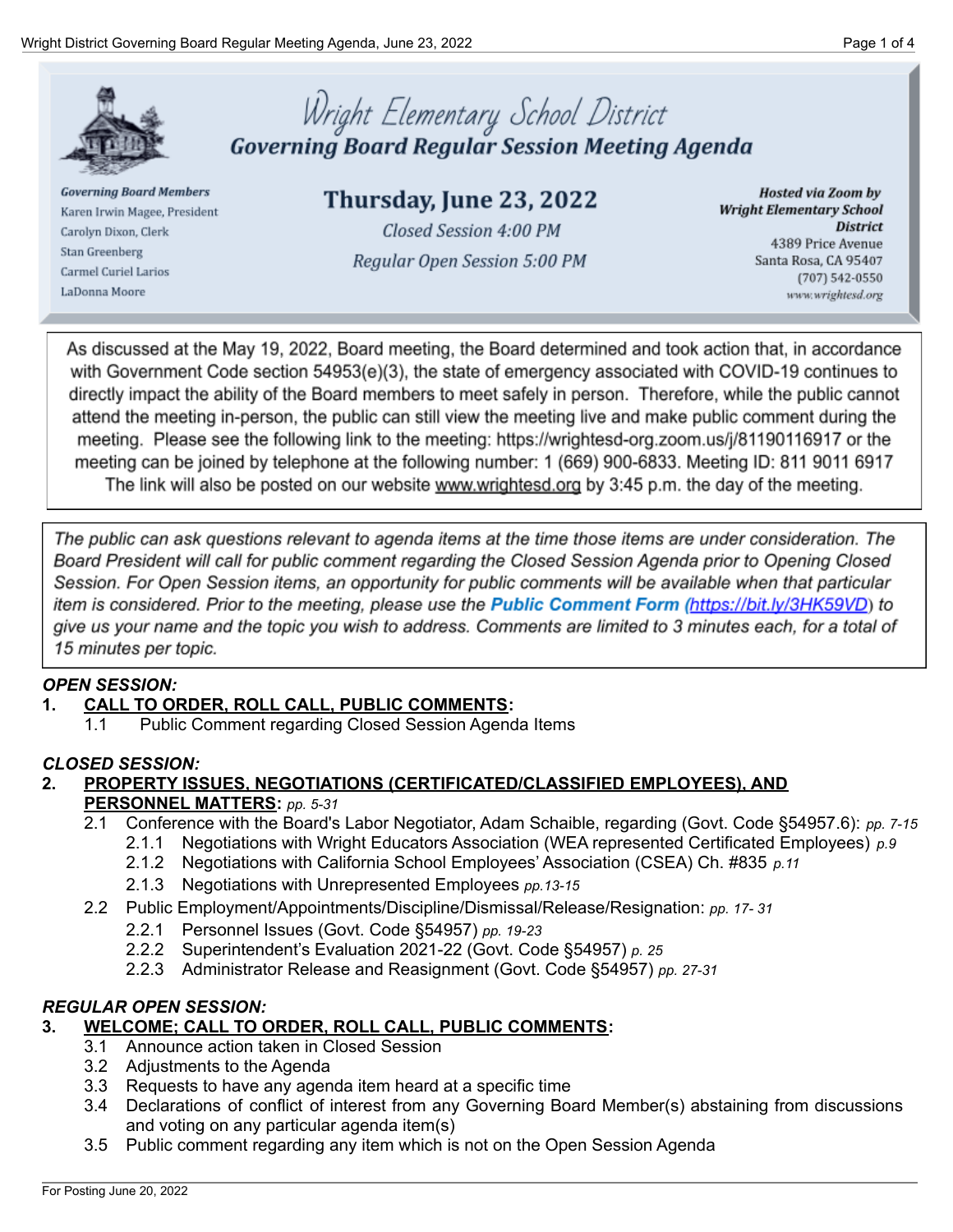## **4. PRESENTATIONS/RECOGNITION:**

4.1 None

## **5. PUBLIC NOTICE:** *pp. 5-217*

- 5.1 Public hearing to solicit recommendations and comments of members of the public regarding the specific actions and expenditures proposed to be included in the following;
	- 5.1.1 Proposed Budget for fiscal year 2022-2023 *pp. 8-141*
	- 5.1.2 Reserve Transparency Disclosure for fiscal year 2022-2023 and Statement of Reasons for Assigned and Unassigned Ending Fund Balance That is in Excess of the Minimum Recommended Reserve for Economic Uncertainties Adopted by the State *p. 143*
	- 5.1.3 Local Control Accountability Plan (LCAP) for fiscal year 2022-2023
- 5.2 Public hearing for district's disclosure (per AB 1200 and AB 2756) of the cost to fund a negotiated salary settlement for fiscal year 2022-2023 *pp. 217*

## **6. REPORTS:** *pp. 219-301*

- 6.1 Staff/Community Reports:
	- 6.1.1 Robert L. Stevens ELAC Meeting Minutes May 13, 2022 *pp. 221-223*
	- 6.1.2 Robert L. Stevens PTC Meeting Minutes May 16, 2022 *pp. 225-228*
- 6.2 Board Reports
- 6.3 Director of Educational Services Report:
	- 6.3.1 Local End of Year Data *pp. 229-244*
	- 6.3.2 Extended Learning Opportunities Plan
	- 6.3.3 Summer School Update *pp. 245-247*
	- 6.3.4 Universal TK Plan *pp. 249-298*
	- 6.3.5 Fall Professional Development
- 6.4 Chief Business Official's Report:
	- 6.4.1 Combined General Fund/Charter School Fund Cash Balance \$3,996,015.29 as of June 1, 2022
- 6.5 Superintendent's Report:
	- 6.5.1 Plaque Honoring Robin Jackson *p. 299*
	- 6.5.2 Summer Projects
	- 6.5.3 Kindergarten Dental Assessment Results *p. 301*
	- 6.5.4 District Office Expansion Update

#### **7. DISCUSSION ITEMS:** *pp. 303-318*

- 7.1 Discussion regarding the 2022-23 draft Board Action Calendar
- 8. CONSENT ITEMS: All matters listed under "Consent Items" are considered by the Board to be routine and will be acted upon by the Board in one motion. There will be no discussion of these items prior to the motion unless members of the Board, staff, or public request discussion or transfer of specific items pp. 319-344
	- 8.1 Approval of Governing Board Minutes:
		- 8.1.1 May 13, 2022 Special Board Meeting Minutes *p. 321*
		- 8.1.2 May 19, 2022 Regular Board Meeting Minutes *pp. 323-327*
	- 8.2 Approval of water related/high risk field trips:
		- 8.2.1 None
	- 8.3 Ratification of District Employment Action Contingent upon all employment requirements being met:
		- 8.3.1 Hired: Yanet Sanchez, WCS, Custodian, full-time, effective May 3, 2022
		- 8.3.2 Re-hired: Giovanni Solorio Alvarez, JXW, Elementary Teacher, full-time, effective August 8, 2022
		- 8.3.3 Re-hired: Laura Dahms, JXW, Elementary Teacher, full-time, effective August 8, 2022
		- 8.3.4 Re-hired: Michelle Tennyson, WCS, Elementary Teacher, full-time, effective August 8, 2022
	- 8.4 Acceptance of Leave of Absence:
		- 8.4.1 None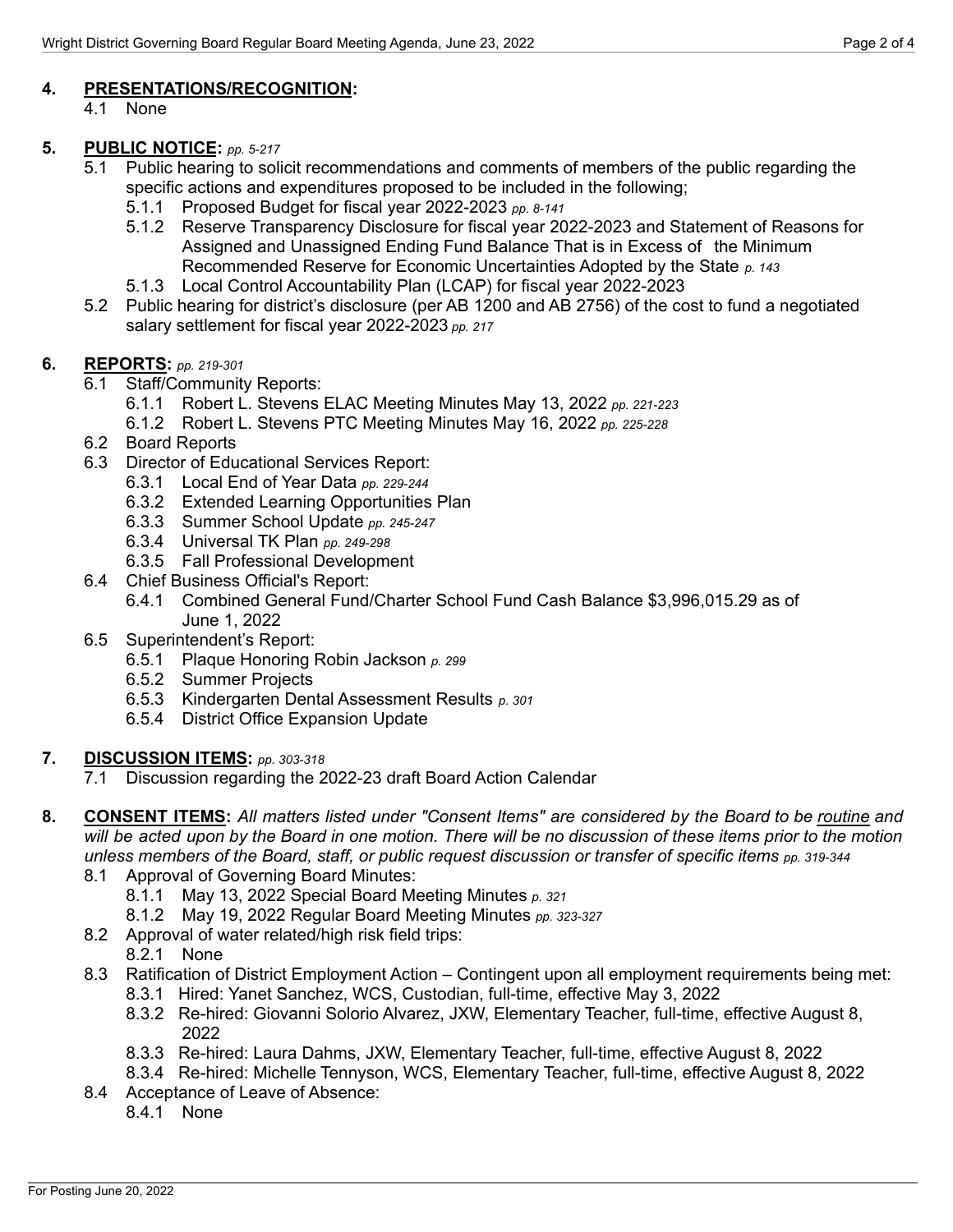# **8. CONSENT ITEMS** (continued)**:**

- 8.5 Acceptance of Resignation:
	- 8.5.1 Carolina Herrera Nunez, WCS, IA, 18.75 hours per week, effective May 27, 2022 *p. 329*
	- 8.5.2 Michelle Berry, JXW, IA, 18.75 hours per week, effective May 27, 2022 *p. 331*
	- 8.5.3 Angela Hallett, WSP, SSIA Preschool, 30 hours per week, effective 5/18/2022
	- 8.5.4 Destanee Moore-Wallace, JXW, IA, 18.75 hours per week, effective May 27, 2022 *p. 333*
	- 8.5.5 Alison Peoples, JXW, Teacher, full-time, effective May 31, 2022
- 8.6 Acceptance of Temporary Athletic Team Coaches:

8.6.1 None

- 8.7 Approval of Bills and Warrants for 05/01/22 thru 05/31/22 = \$785,508.43 *pp. 335-342*
- 8.8 Approval of revised Wright Elementary School District policies:
	- 8.8.1 None
- 8.9 Approval of the Disposal of Obsolete or Surplus Electronic Computer Equipment (Sonoma County Waste Management Agency, E-Waste Program) *pp. 343-344*

## **9. ACTION ITEMS:** *pp. 345-487*

- 9.1 Adoption of Resolution No. 06-01-21/22: Specifications of the Election Order,
	- November 8, 2022, Election for the following four current Incumbent School Board Trustees: *pp. 347-349* - Carolyn Dixon, term expires December 2022
		- Stanley Greenberg, term expires December 2022
		- Carmel Curiel Larios, term expires December 2022
		- LaDonna Moore, appointment expires December 2022 (term expires December 2024)
- 9.2 2022-2023 Education Protection Account (EPA) *pp. 351-356*
	- 9.2.1 Adoption of Resolution No. 06-02-21/22 Education Protection Account *pp. 353-354*
	- 9.2.2 Approval of 2022-2023 Education Protection Account (EPA) Spending Plan *pp. 355-356*
- 9.3 Approval of 2022-2023 COVID Coordinator Stipend *pp. 357-360*
- 9.4 Approval of Sonoma County Superintendent of Schools Fingerprinting Program Cooperative Memorandum of Agreement July 1, 2022 - June 30, 2025 *pp. 361-367*
- 9.5 Approval of Counseling Field Experience Agreement with Sonoma State University July 1, 2022 June 30, 2023 *pp. 369-374*
- 9.6 Approval of Updated Sub Pay Rates *pp. 375-377*
- 9.7 Approval of UTK Instructional Assistant Job Description *pp. 379-385*
- 9.8 Approval of TLCD Architecture Contract Amendment No. 1 for Project No. 21053.00 Wright ESD District Offce and New Maintenance Building *pp. 387-392*
- 9.9 Review of Emergency Circumstances and Findings to determine whether to continue with teleconferencing of meetings for 30 days pursuant to Government Code Section 54953(e)(3) *p. 393*
- 9.10 Approval of AB 1200 Public Disclosure for a 6.0% on-schedule salary increase for 2022-2023 *pp. 395-412*
- 9.11 Approval of the Wright Educator's Association (WEA) Tentative Agreement to resolve negotiations with Wright Elementary School District in the 2022-23 school year: *pp. 413-415*
	- 9.11.1 Article 14.1 Salary Schedule The 2021-22 Certificated Salary Schedules shall be increased by 6% for the 2022-2023 school year effective July 1, 2022 for all represented unit members. Article 14.2.6 Principles for Salary Schedule Placement - Unit members who have achieved a Masters Degree will receive a \$1350 stipend prorated for part-time employment. Article 14.5.2 Extra Duty - When compensation (stipend, hourly pay, units, comp. time) will be offered for committee work or trainings, the rate shall be clearly posted prior to or in conjunction with the request for teacher to participate. The hourly rate for extra-duty (not covered by a stipend) shall be \$50.
	- 9.11.2 Contract Language Addition #9 22/23 Article 9.6 Non-instructional Time on Wednesdays *p.417*
	- 9.11.3 Contract Language Addition #10 22/23 Article 10 Class Size *p.419*
- 9.12 Approval of the California School Employees' Association (CSEA) Chapter #835's Tentative Agreement to resolve negotiations with Wright Elementary School District in the 2022-23 school year *pp.421-424*